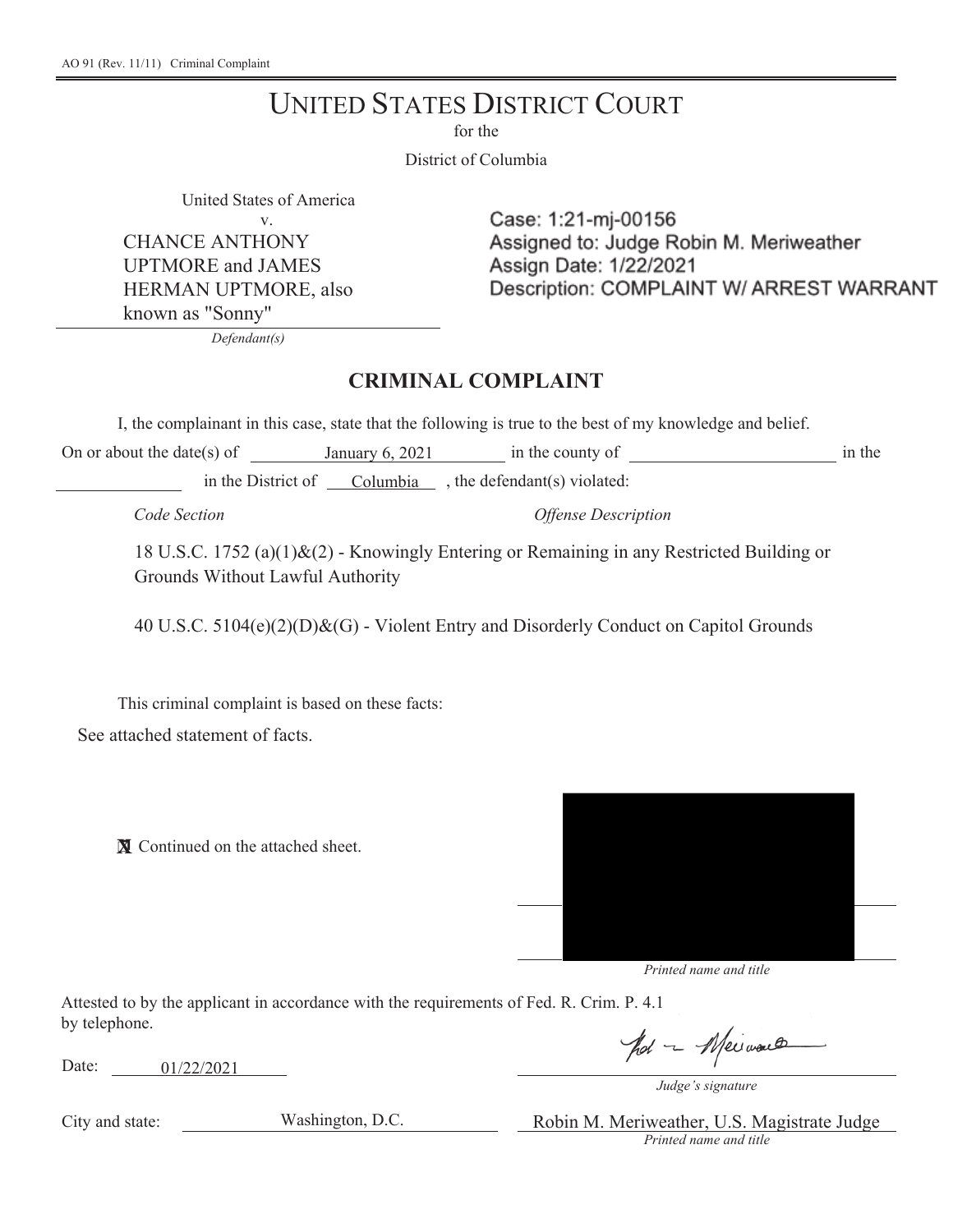Case: 1:21-mj-00156 Assigned to: Judge Robin M. Meriweather Assign Date: 1/22/2021 Description: COMPLAINT W/ ARREST WARRANT

## **STATEMENT OF FACTS**

 Investigation ("FBI"). Specifically, I am assigned to the Washington Field Office, where I am grounds. As a Special Agent, I am authorized by law or by a government agency to engage in or Your affiant, Samployed as a Special Agent by the Federal Bureau of currently tasked with investigating criminal activity in and around the United States Capitol supervise the prevention, detention, investigation, or prosecution of violations of Federal criminal laws.

The U.S. Capitol is secured 24 hours a day by U.S. Capitol Police. Restrictions around the U.S. Capitol include permanent and temporary security barriers and posts manned by U.S. Capitol Police. Only authorized people with appropriate identification were allowed access inside the U.S. Capitol. On January 6, 2021, the exterior plaza of the U.S. Capitol was also closed to members of the public.

On January 6, 2021, a joint session of the United States Congress convened at the United States Capitol, which is located at First Street, SE, in Washington, D.C. During the joint session, elected members of the United States House of Representatives and the United States Senate were meeting in separate chambers of the United States Capitol to certify the vote count of the Electoral College of the 2020 Presidential Election, which had taken place on November 3, 2020. The joint session began at approximately 1:00 p.m. Shortly thereafter, by approximately 1:30 p.m., the House and Senate adjourned to separate chambers to resolve a particular objection. Vice President Mike Pence was present and presiding, first in the joint session, and then in the Senate chamber.

 Mike Pence present and presiding over the Senate, a large crowd gathered outside the U.S. Capitol. As the proceedings continued in both the House and the Senate, and with Vice President As noted above, temporary and permanent barricades were in place around the exterior of the U.S. Capitol building, and U.S. Capitol Police were present and attempting to keep the crowd away from the Capitol building and the proceedings underway inside.

 attempted to maintain order and keep the crowd from entering the Capitol; however, shortly around At such time, the certification proceedings were still underway and the exterior doors and windows of the U.S. Capitol were locked or otherwise secured. Members of the U.S. Capitol Police 2:00 p.m., individuals in the crowd forced entry into the U.S. Capitol, including by breaking windows and by assaulting members of the U.S. Capitol Police, as others in the crowd encouraged and assisted those acts.

Shortly thereafter, at approximately 2:20 p.m. members of the United States House of Representatives and United States Senate, including the President of the Senate, Vice President Mike Pence, were instructed to—and did—evacuate the chambers. Accordingly, the joint session of the United States Congress was effectively suspended until shortly after 8:00 p.m. Vice President Pence remained in the United States Capitol from the time he was evacuated from the Senate Chamber until the sessions resumed.

During national news coverage of the aforementioned events, video footage which appeared to be captured on mobile devices of persons present on the scene depicted evidence of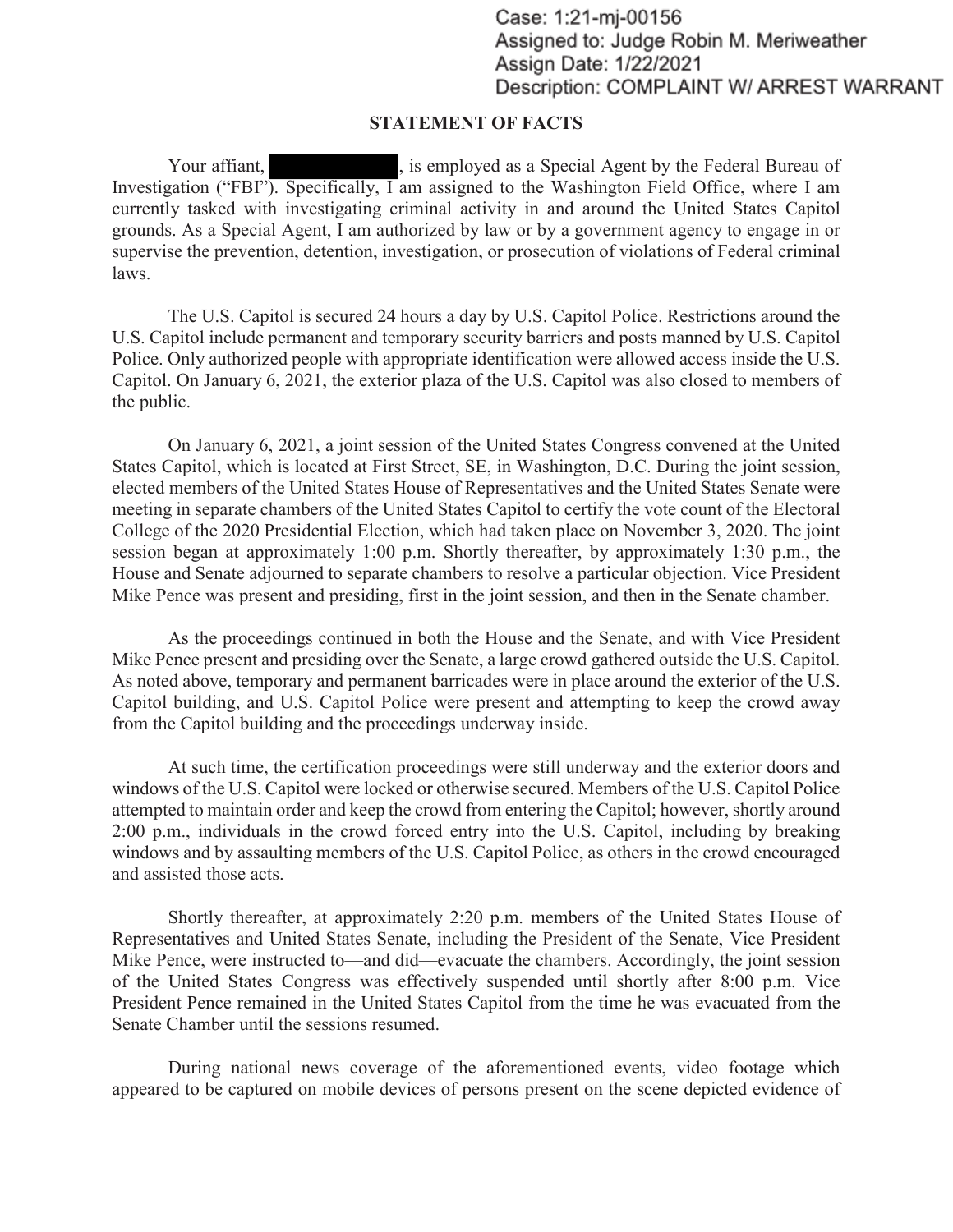violations of local and federal law, including scores of individuals inside the U.S. Capitol building without authority to be there.

On January 8, 2021, the FBI received a tip from the public that CHANCE UPTMORE of San Antonio, Texas, posted to his Facebook account a claim that he had videos taken while he was inside the Capitol building on January 6, 2021. The tipster (hereinafter, "T-1") provided the FBI with a screen shot of a Facebook comment in which CHANCE UPTMORE describes the events of January 6, 2021 and includes a photo of himself outside of the Capitol building.

In the Facebook comment, CHANCE UPTMORE indicates that he was inside the Capitol building. He says, "When a painting was grabbed off the wall we helped the cops recover it. The cops were saying stuff like 'we stand with you' 'thanks for being here' 'you made your point now leave calmly' I have it all on tape." The screenshot of the entire comment is below:

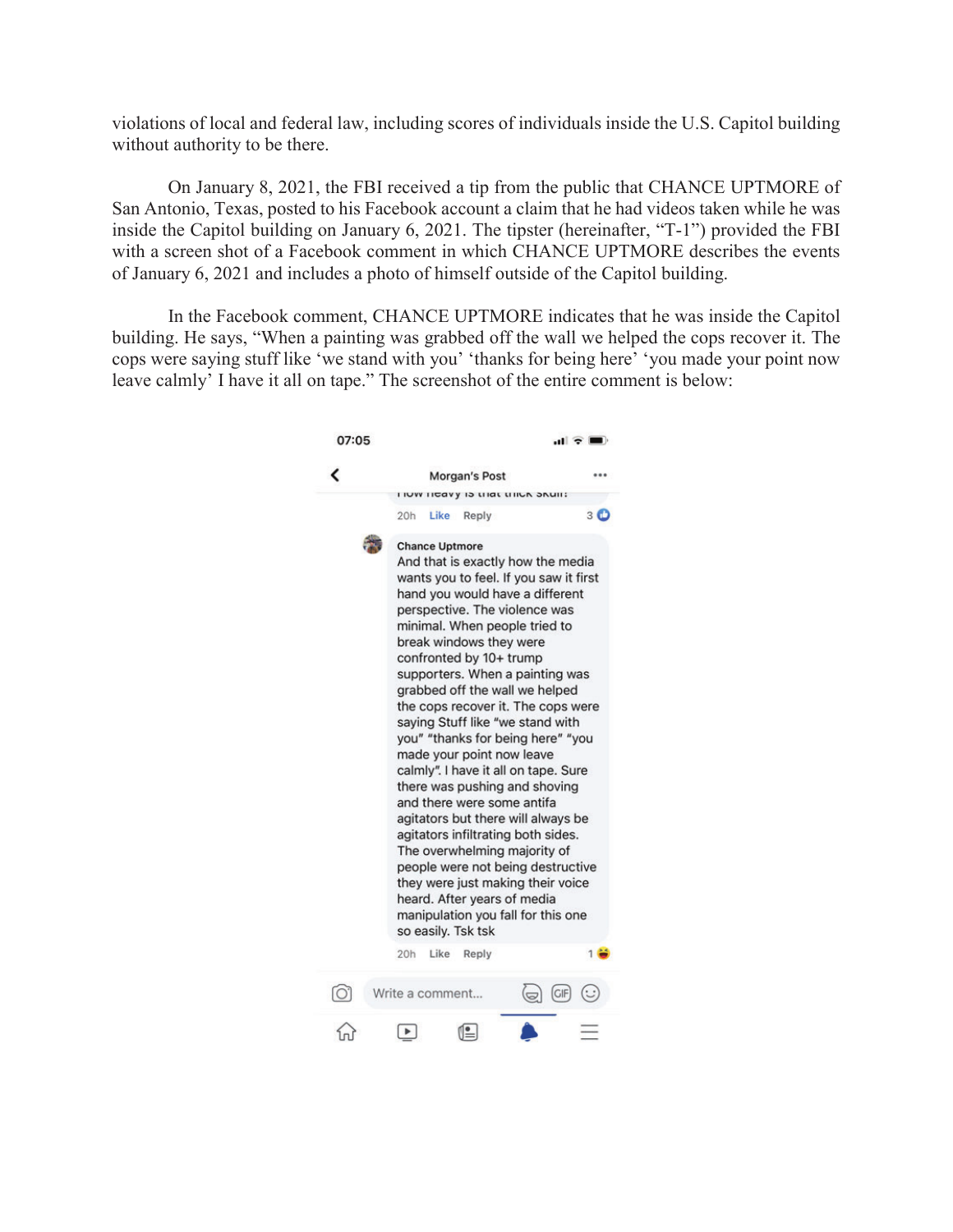In the photo that accompanied the comment, CHANCE UPTMORE is standing outside of the Capitol building and wearing a black winter cap with a white logo and a brown cloth jacket with breast pockets. Underneath the jacket, he is wearing a zip up gray hoodie. A red cloth facemask with white writing and white trim is visible in the right breast pocket of the brown jacket. A copy of the picture is provided below:



The Facebook account name associated with CHANCE UPTMORE's comment is "Chance Uptmore." T-1 has known CHANCE UPTMORE for over 10 years and confirmed that the "Chance Uptmore" Facebook account belongs to CHANCE UPTMORE. T-1 also positively identified CHANCE UPTMORE in the photo described above. CHANCE UPTMORE's comment, photo, and Facebook account have since been deleted from public view.

On January 9, 2021, FBI agents conducted open source and law enforcement database checks, including a check of the Texas Department of Public Safety ("DPS") driver's license records. Through those checks, FBI agents located a Texas driver's license record for "Chance Anthony Uptmore." The checks further revealed pertinent biographical data, such as CHANCE UPTMORE's date of birth and home address. Your affiant compared the Facebook photograph with CHANCE UPTMORE's driver's license photo and believes that the individual in both photographs is CHANCE UPTMORE.

On January 14, 2021, FBI agents found a Telegraph UK news story covering the events of January 6, 2021.<sup>1</sup> A still image from that news story depicts an individual dressed in the same distinctive clothing and mask that CHANCE UPTMORE was wearing in the Facebook photo described above. A copy of the photograph is below, with CHANCE UPTMORE encircled:

<sup>1</sup> Publicly available at: <https://www.telegraph.co.uk/news/2021/01/14/us-capitol-riot-protest-what-happened-who>died-trump-impeached/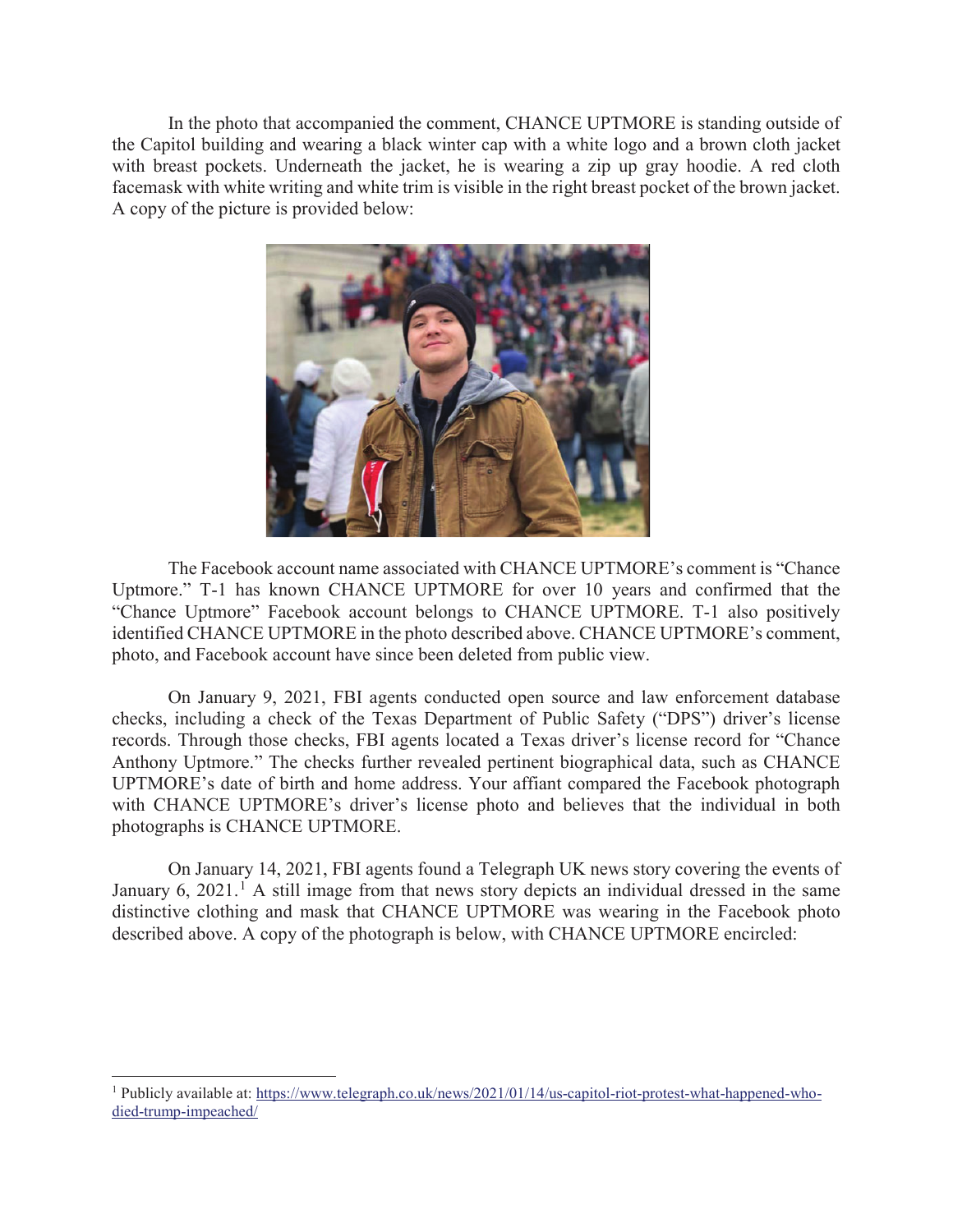

FBI agents also located a CNN article covering the events of January 6, 2021.<sup>2</sup> Like the Telegraph UK news story, a still image from the CNN article depicts an individual dressed in the same distinctive clothing and mask that CHANCE UPTMORE was wearing in the Facebook photo described above. A copy of the photograph is below, with CHANCE UPTMORE encircled:

<sup>&</sup>lt;sup>2</sup> Publicly available at: <https://www.cnn.com/2021/01/10/politics/jason-crow-army-inauguration/index.html>.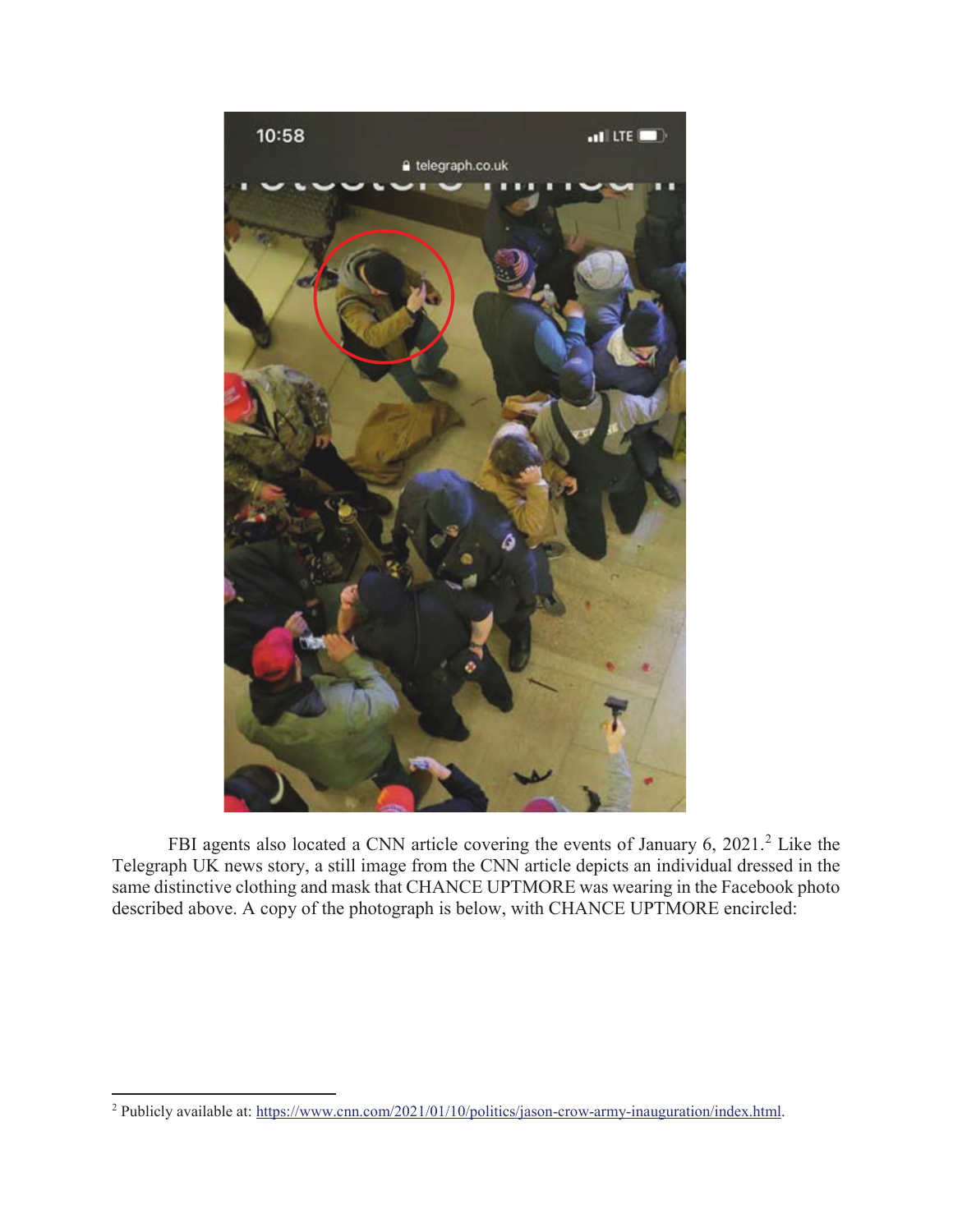

On January 17, 2021, FBI agents executed a federal search warrant for CHANCE UPTMORE's residence, vehicle, digital devices, and person. During the execution of that warrant, FBI agents conducted a non-custodial interview of CHANCE UPTMORE, as well as his father, JAMES HERMAN UPTMORE, also known as "Sonny," with whom CHANCE UPTMORE lives.

CHANCE UPTMORE volunteered that he and JAMES UPTMORE traveled to Washington, D.C. on January 5, 2021 to attend the January 6, 2021 rally. The trip was also part of a five-day trip to celebrate CHANCE UPTMORE's birthday. CHANCE UPTMORE told FBI agents that both he and JAMES UPTMORE were on Capitol grounds when the breach of the Capitol building occurred, and both men entered the Capitol building. According to CHANCE UPTMORE, his father followed CHANCE UPTMORE in after advising CHANCE UPTMORE not to enter. CHANCE UPTMORE said he entered the Capitol building because he was caught up in the crowd, and because it was a once in a lifetime event. CHANCE UPTMORE told FBI agents that he video recorded his experiences inside the Capitol building, and that those videos were still on his cellular phone. CHANCE UPTMORE also informed FBI agents that JAMES UPTMORE had additional videos taken inside the Capitol building on his own phone.

CHANCE UPTMORE identified himself as the man in the CNN photo described above. UPTMORE explained that he and JAMES UPTMORE had seen the photo on CNN and recognized themselves. CHANCE UPTMORE identified his father, JAMES UPTMORE, in the CNN photograph as the gray-haired man standing in front of him with a blue mask on his chin, holding a cellular phone and stainless-steel cup. A copy of the same photograph is below, with JAMES UPTMORE encircled: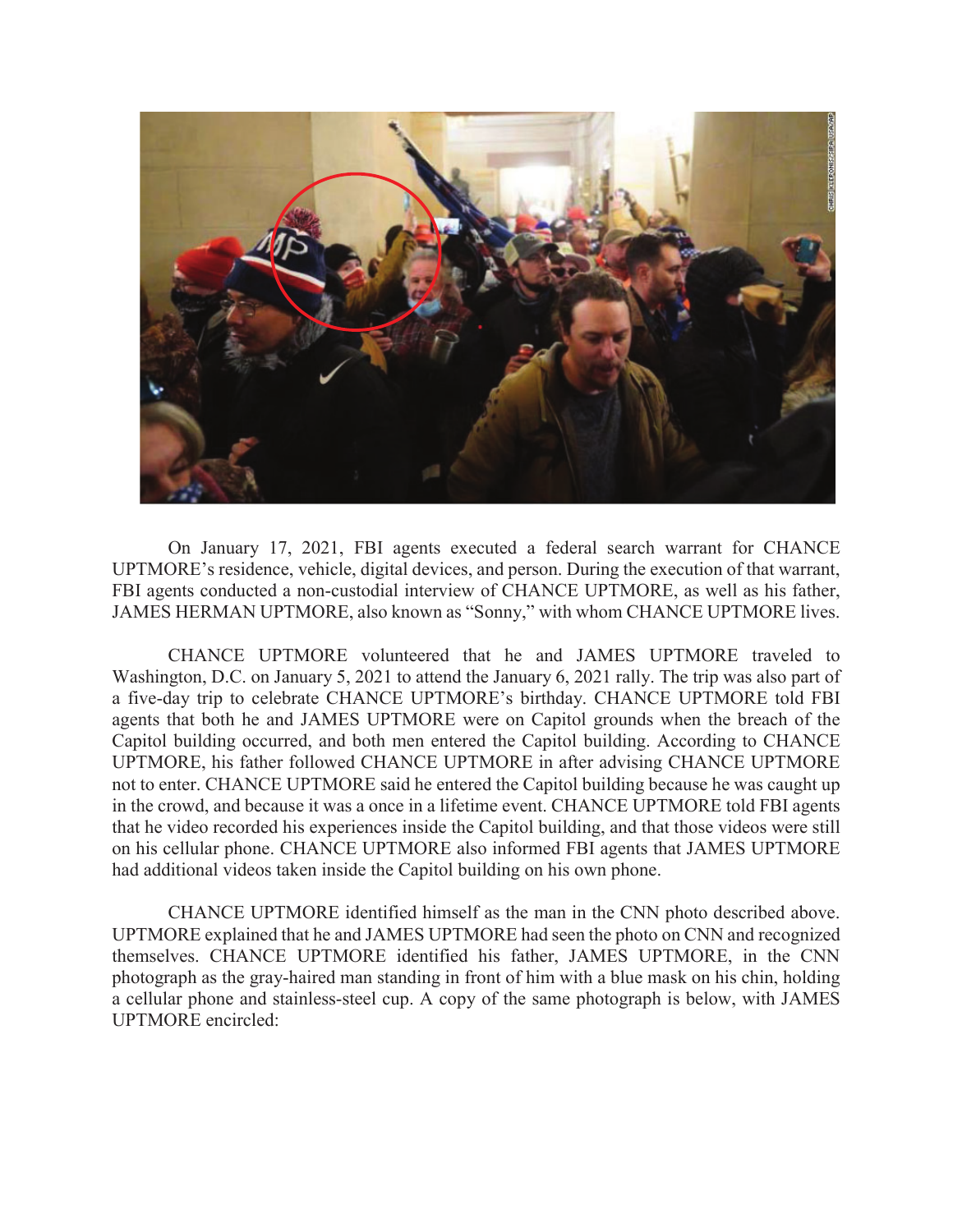

CHANCE UPTMORE also identified himself in the Telegraph UK news photograph. CHANCE UPTMORE explained that he lost the dark colored sling bag he was carrying in the photograph. Finally, CHANCE UPTMORE confirmed that he wrote the Facebook comment described above, and he identified himself in the associated photo. CHANCE UPTMORE told the FBI agents that a stranger took the photo as they exited the Capitol building.

In his interview, JAMES UPTMORE volunteered that he entered the Capitol building with his son, CHANCE UPTMORE. When showed the CNN photograph, JAMES UPTMORE identified both himself and his son, CHANCE UPTMORE.

Your affiant submits there is probable cause to believe that CHANCE UPTMORE AND JAMES UPTMORE violated 18 U.S.C. § 1752(a)(1) and (2), which makes it a crime to (1) knowingly enter or remain in any restricted building or grounds without lawful authority to do; and (2) knowingly, and with intent to impede or disrupt the orderly conduct of Government business or official functions, engage in disorderly or disruptive conduct in, or within such proximity to, any restricted building or grounds when, or so that, such conduct, in fact, impedes or disrupts the orderly conduct of Government business or official functions; or attempts or conspires to do so. For purposes of Section 1752 of Title 18, a "restricted building" includes a posted, cordoned off, or otherwise restricted area of a building or grounds where the President or other person protected by the Secret Service, including the Vice President, is or will be temporarily visiting; or any building or grounds so restricted in conjunction with an event designated as a special event of national significance.

Your affiant submits there is also probable cause to believe that CHANCE UPTMORE AND JAMES UPTMORE violated 40 U.S.C. § 5104(e)(2)(D), (G), which makes it a crime to willfully and knowingly (D) utter loud, threatening, or abusive language, or engage in disorderly or disruptive conduct, at any place in the Grounds or in any of the Capitol Buildings with the intent